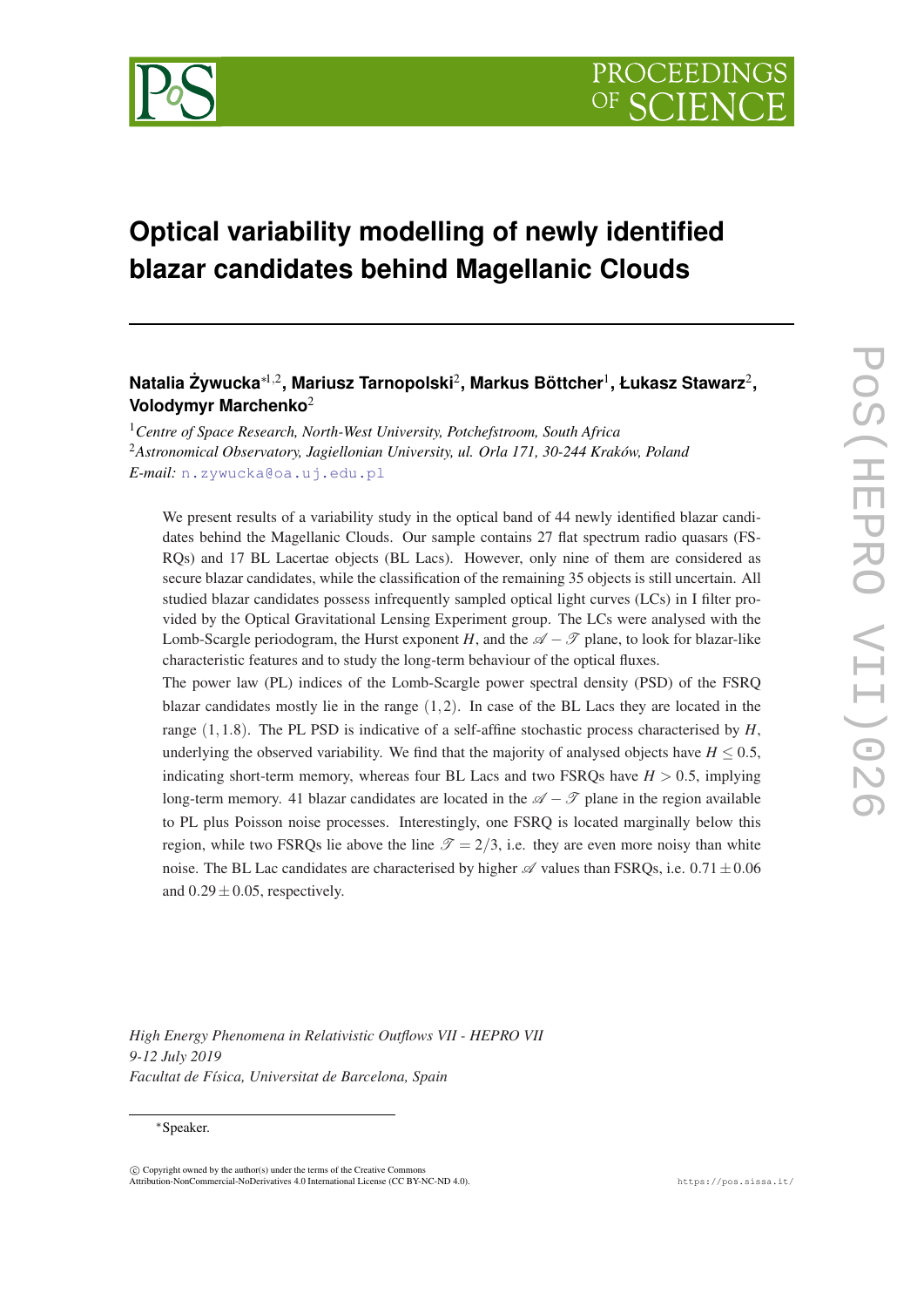### 1. Introduction

Blazars constitute a sub-class of active galactic nuclei (AGNs) pointing their relativistic jets along the line of sight to an observer [[1](#page-7-0)]. Based on the characteristic features visible in their optical spectra, blazars are commonly divided into two groups: flat spectrum radio quasars (FSRQs), having prominent emission lines with the equivalent width of  $>5$  Å, and BL Lacertae objects (BL Lacs) with featureless continua or weak emission lines only [[2](#page-7-0)]. Blazars are characterised by non-thermal broad-band emission from radio up to γ-rays, high and variable polarization with the radio polarization degree usually defined at 1.4 GHz,  $PD_{r,1,4} > 1\%$  [[3](#page-7-0)], flat radio spectra with the spectral index  $\alpha_r < 0.5$ , and steep infrared to optical spectra, i.e.  $0.5 \leq \alpha_o \leq 1.5$  [[4](#page-7-0)]. Blazars show also rapid flux variability at all frequencies on different time scales from decades down to minutes.

In our previous work [\[6\]](#page-7-0), we identified a sample of 44 blazar candidates, including 27 FSRQs and 17 BL Lacs. All objects in the sample were selected based on their radio, mid-infrared, and optical properties. First, we cross-matched radio positions from different catalogues with optical coordinates from the Magellanic Quasar Survey [\[5\]](#page-7-0). Subsequently, we estimated and verified some characteristic properties of blazars, i.e. radio and mid-infrared indices, radio-loudness parameter, and fractional linear polarization. All blazar candidates in our sample are distant objects with redshifts from 0.29 to 3.32, optically faint with the I band magnitude between 17.66 and 21.27, and radio-loud with the radio-loudness parameter in the range 12−4450 in the case of the FSRQ blazar candidates, and 171−7020 for the BL Lac candidates. Based on archival data, we collected the radio polarimetry parameters for nine objects (six FSRQs and three BL Lacs). All are strongly polarised, with the average radio polarisation degree at 4.8 GHz of PD<sub>r,4.8</sub>  $\sim$  6.8%. Considering all the aforementioned parameters, i.e.  $\alpha_r$ ,  $\alpha_o$ , R, and PD<sub>r,4.8</sub>, these nine objects can be considered as secure blazar candidates. Here, we extend the analysis of our blazar candidates with modelling of optical LCs provided by the Optical Gravitational Lensing Experiment (OGLE) group. We investigate them to determine variability-based classification of the blazar candidates and to analyse long-term behaviour.

# 2. The sample

All objects included in our sample were selected from the well-monitored OGLE-III phase of the OGLE observations [[7](#page-7-0), [8](#page-7-0)], which were conducted by the 1.3 m Warsaw telescope located at the Las Campanas Observatory in Chile in the I filter. The majority of objects were also monitored in the OGLE-IV phase [\[9\]](#page-7-0), while a few of them possess data from the OGLE-II phase [\[10](#page-7-0)] as well. In total, the blazar candidates with merged OGLE-II, OGLE-III, and OGLE-IV data have ∼17 years of LC coverage, those with OGLE-III and OGLE-IV stretch over ∼12 years, and with only OGLE-III data cover ∼7 years.

After visual inspection of the obtained photometric data we erased points with uncertainties >10% in magnitude, manually removed outliers from all LCs, and excluded the OGLE-II data of one of the BL Lac candidates due to the high noise level. Rejection of points with uncertainties  $>10\%$  means that we lose only ∼1% of data, which does not significantly affect the results. An example of analysed LCs is shown in Fig. [1](#page-2-0). All LCs are sampled irregularly with short, medium, and long time intervals between observations. Most of the objects were observed with a time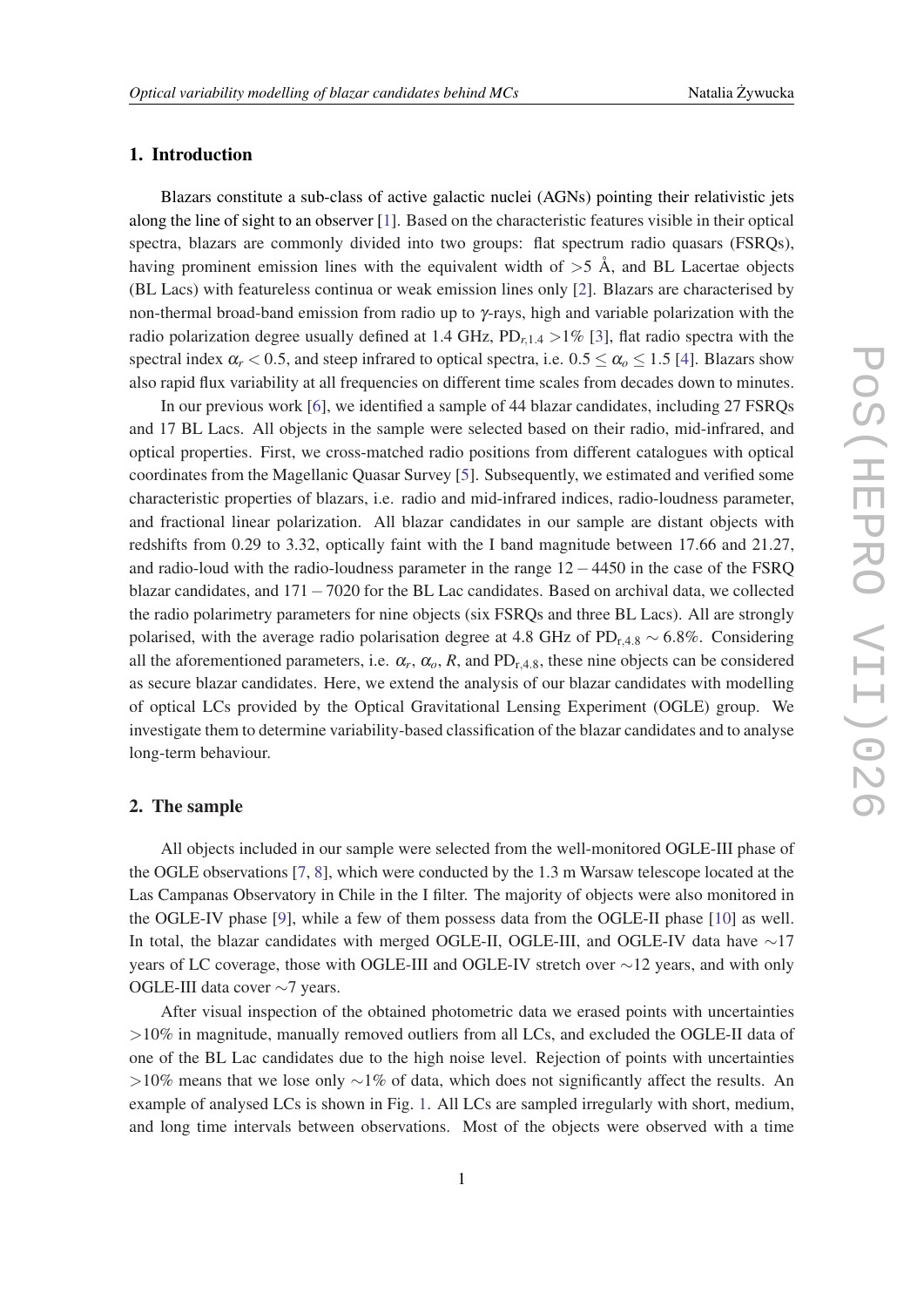<span id="page-2-0"></span>step  $\Delta t \approx 1$  d, with gaps lasting up to a few days. These short gaps were caused by bad weather conditions on the site. The medium time intervals are breaks in observations within the same OGLE phase, lasting between 3 and 5 months. During these times the MCs were too low to perform observations. Finally, after the OGLE-III phase, a technical upgrade of the telescope was performed, which resulted in a break (i.e. long time intervals) between the OGLE-III and OGLE-IV phases, lasting from 10 to 15 months.



Figure 1: Example of analysed LCs: J0532-6931 FSRQ candidate (top panel) and J0518-6755 BL Lac candidate (bottom panel). The OGLE-II data are shown with green colour, OGLE-III with blue colour, and OGLE-IV with red colour.

# 3. Methodology

### 3.1 Lomb-Scargle periodogram

The Lomb-Scargle periodogram (LSP) [\[11](#page-7-0), [12\]](#page-7-0) is one of the methods to generate a power spectral density (PSD) for unevenly sampled time series. For an LC with  $N$  observations  $x_k$  at times  $t_k$ , it is computed as

$$
P_{LS}(\omega) = \frac{1}{2\sigma^2} \left[ \frac{\left(\sum_{k=1}^N (x_k - \bar{x}) \cos[\omega(t_k - \tau)]\right)^2}{\sum_{k=1}^N \cos^2[\omega(t_k - \tau)]} + \frac{\left(\sum_{k=1}^N (x_k - \bar{x}) \sin[\omega(t_k - \tau)]\right)^2}{\sum_{k=1}^N \sin^2[\omega(t_k - \tau)]} \right],
$$
(3.1)

where  $\omega = 2\pi f$  is the angular frequency,  $\tau \equiv \tau(\omega)$  is defined as

$$
\tau(\omega) = \frac{1}{2\omega} \arctan \left[ \frac{\sum_{k=1}^{N} \sin(2\omega t_k)}{\sum_{k=1}^{N} \cos(2\omega t_k)} \right],
$$
\n(3.2)

 $\bar{x}$  and  $\sigma^2$  are the sample mean and variance, respectively. The following models are fitted to the LSP of each object: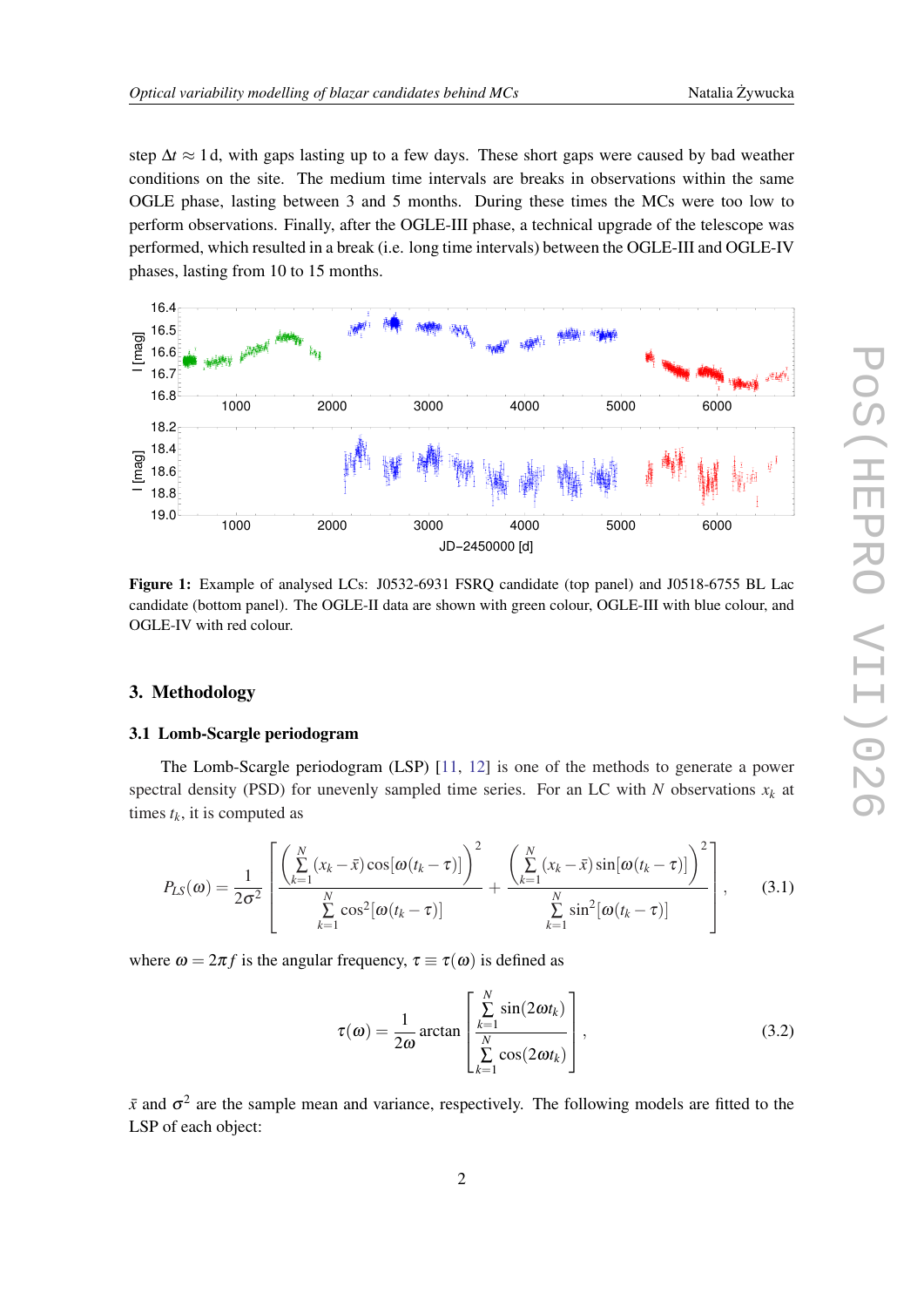1. model A: a power law (PL) plus Poisson noise, estimated as  $\frac{1}{2\sigma^2}$ *N*  $\sum_{k=1}^{N} \Delta x_k^2$ , is given by

$$
P(f) = \frac{P_{\text{norm}}}{f^{\beta}} + C,\tag{3.3}
$$

where  $\beta$  is the PSD exponent.

2. model B: a smoothly broken PL (SBPL) plus Poisson noise [[13\]](#page-7-0):

$$
P(f) = \frac{P_{\text{norm}}f^{-\beta_1}}{1 + \left(\frac{f}{f_{\text{break}}}\right)^{\beta_2 - \beta_1}} + C,\tag{3.4}
$$

where  $f_{\text{break}}$  is the break frequency and  $\beta_1$ ,  $\beta_2$  are the low and high frequency indices, respectively.

Fits of different models are compared using the small sample Akaike Information Criterion:

$$
AIC_c = 2p - 2\mathcal{L} + \frac{2(p+1)(p+2)}{N-p-2}
$$
\n(3.5)

where *p* is the number of parameters, *N* is the number of fitted points,  $\mathscr{L} = -\frac{1}{2}$  $\frac{1}{2}N \ln \frac{RSS}{N}$  is the loglikelihood, and *RSS* is the residual sum of squares [[14\]](#page-7-0). The relative goodness of a fit is assessed via the difference,  $\Delta_i = AIC_{c,i} - AIC_{c,\min}$ , between the  $AIC_c$  of the *i*-th model and the one with the minimal value,  $AIC_{c,min}$ . If  $\Delta_i < 2$ , then both models are equally good. In such a case we choose model A as the simpler description.

### 3.2 Hurst exponent

The Hurst exponent *H* [\[15](#page-7-0)] measures the statistical self similarity of a time series  $x(t)$ ;  $x(t)$  is self similar if it satisfies

$$
x(t) \doteq \lambda^{-H} x(\lambda t), \tag{3.6}
$$

where  $\lambda > 0$  and  $\dot{=}$  denotes equality in distribution. Self similarity is connected with long range dependence (memory) of a process via the autocorrelation function for lag *k*

$$
\rho(k) = \frac{1}{2} \left[ (k+1)^{2H} - 2k^{2H} + (k-1)^{2H} \right].
$$
\n(3.7)

The estimation of the *H* values was performed with the wavelet lifting transform [\[16\]](#page-7-0).

- 1.  $0 < H < 1$ ,
- 2.  $H = 0.5$  for an uncorrelated process,
- 3.  $H > 0.5$  for a persistent (long-term memory, correlated) process,
- 4.  $H < 0.5$  for an anti-persistent (short-term memory, anti-correlated) process.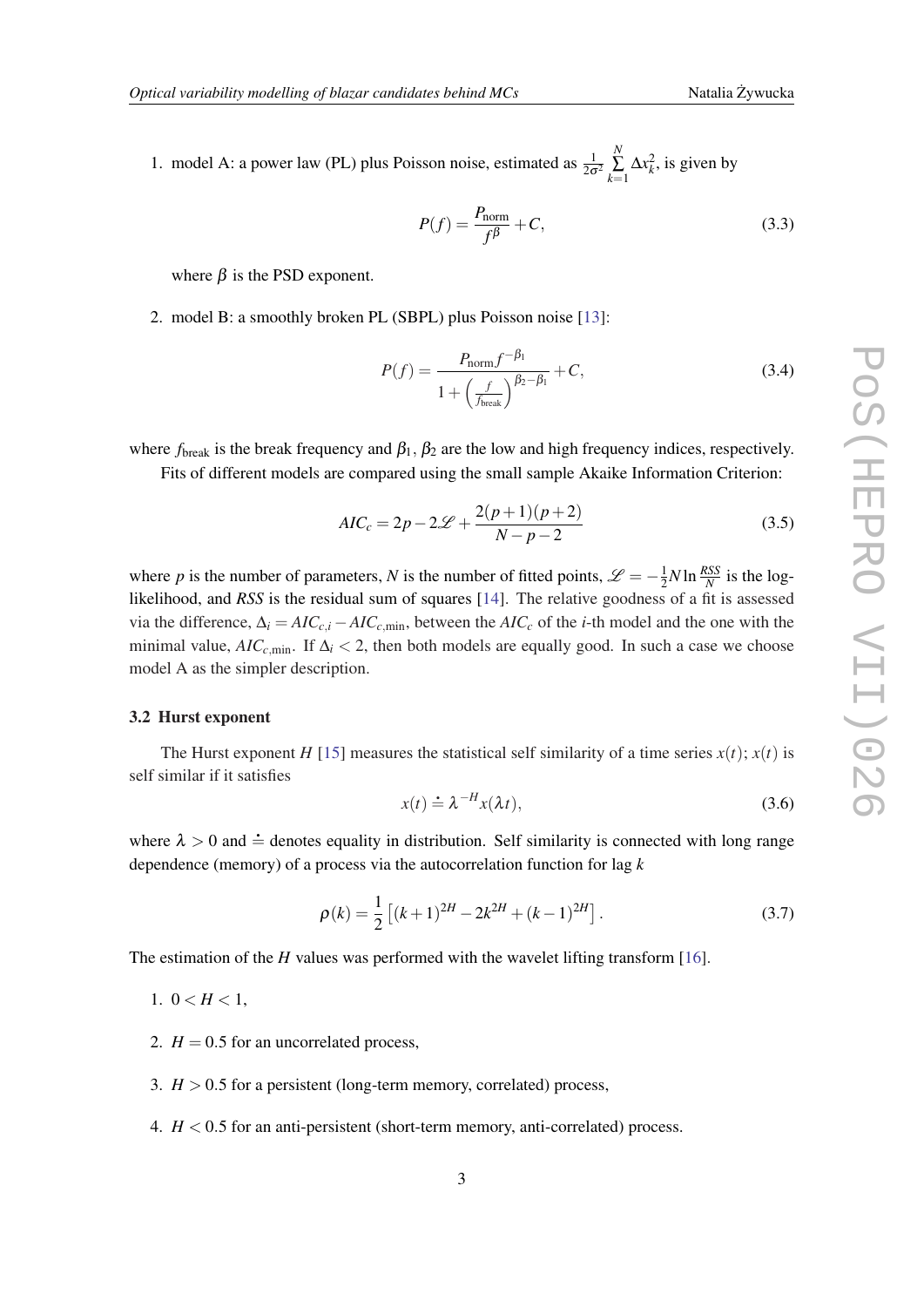### 3.3 The  $\mathscr{A} - \mathscr{T}$  plane

The Abbe value [\[18](#page-7-0), [17\]](#page-7-0) is defined as

$$
\mathscr{A} = \frac{\frac{1}{N-1} \sum_{k=1}^{N-1} (x_{k+1} - x_k)^2}{\frac{2}{N} \sum_{k=1}^{N} (x_k - \bar{x})^2}.
$$
\n(3.8)

It quantifies the smoothness of a time series by comparing the sum of the squared differences between two subsequent measurements with the standard deviation of the time series. Let *T* denote the number of turning points in a time series and  $\mathcal{T} = T/N$  be their frequency relative to the number of observations. The Gaussian noise is characterised by  $\mathcal{T} = 2/3$ , while  $\mathcal{T} > 2/3$  is more noisy than white noise, and  $\mathcal{T} < 2/3$  is less noisy than Gaussian noise.

# 4. Results

- The LSP fitting: model A is a better description of 10 FSRQs, while for 13 of them model B is preferred. For 13 out of 17 BL Lacs model A is in favour, however, for only two instances model B was preferred. The remaining 4 FSRQs and 2 BL Lacs are fitted well enough by both models. The indices derived with model A for the FSRQ blazar candidates mostly lie in the range  $(1,2)$ . BL Lacs are slightly flatter, spanning the range  $(1,1.8)$ ; one object has a flat PSD, hence a pure PL was fitted. On the other hand, three BL Lacs have steeper PSDs, with  $\beta \sim 3-4$ . The derived exponents are listed in Table [1](#page-6-0).
- The *H* estimation: for the majority of objects  $H \leq 0.5$ , indicating short-term memory. Four BL Lacs and two FSRQs yield  $H > 0.5$ , implying long-term memory. A few objects are characterised by  $H \approx 0.5$  (Table [1\)](#page-6-0).
- The  $\mathscr{A} \mathscr{T}$  plane: among all 44 blazar candidates, 41 are located in the region occupied by PL plus *C* (see Figure [2](#page-5-0) and Table [1](#page-6-0)); one FSRQ is located marginally below, and two FSRQs are above the line  $\mathcal{T} = 2/3$ . The BL Lac candidates are characterised by higher  $\mathcal{A}$ values than FSRQs, i.e.  $0.71 \pm 0.06$  and  $0.29 \pm 0.05$ , respectively.

# 5. Conclusions

- 1. 18 FSRQs in our sample yield PSDs consistent with model B. However, only 4 BL Lacs exhibit a detectable break in their PSDs. This might mean that the disk domination can manifest itself in the PSD via a break on the order of a few hundred days. Contrary, in case of BL Lacs, the lack of such a break might suggest jet domination. In this context, the four objects described by model B seem to be peculiar BL Lacs with a possibly significant radiative output coming from the accretion disk.
- 2. The secure blazar candidates (see Table [1](#page-6-0)) have PSDs best described by model B, with *T*break at 200−300 days; one FSRQ and one BL Lac are consistent with model A.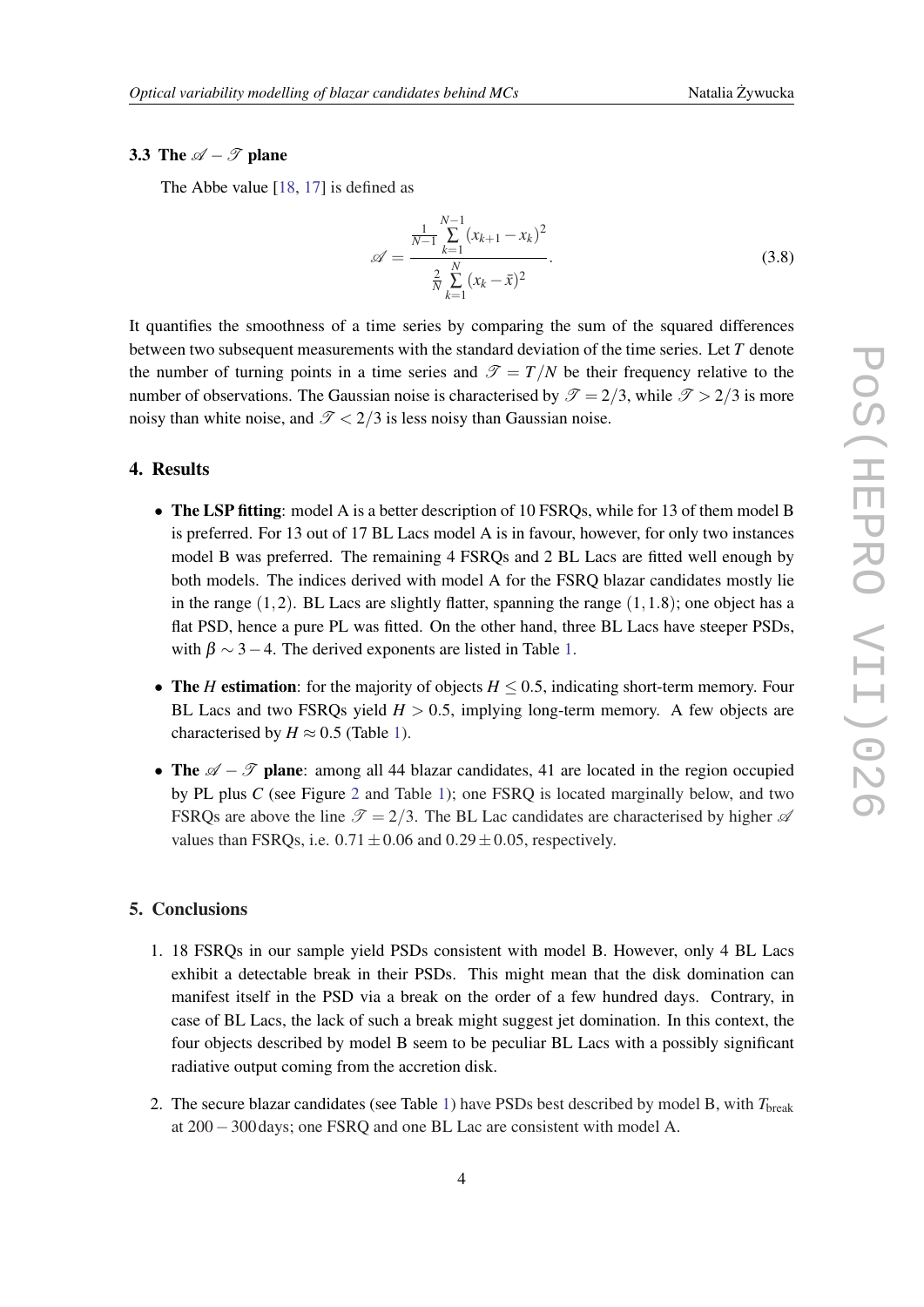<span id="page-5-0"></span>

**Figure 2:** Locations of our blazar candidates together with the PL plus Poisson noise PSDs in the  $\mathcal{A} - \mathcal{T}$ plane. For each simulated PSD, 100 time series were generated and the displayed points are their mean locations. The horizontal gray dashed line denotes  $\mathcal{T} = 2/3$  for a Gaussian process. The generic PL case, i.e.  $C = 0$ , is shown with the red curve. The curves are raised and shortened when *C* increases. The case  $\beta = 0$  is a white noise with  $(\mathcal{A}, \mathcal{T}) = (1, 2/3)$ .

- 3. In case of the blazar candidates best described by model B, the high frequency spectral index  $\beta_2$  mostly lies in the range (3,7). This can indicate a new class of AGNs in which the short term variability is effectively wiped out.
- 4. Two FSRQs and four BL Lacs were found to exhibit  $H > 0.5$ , indicating long-term memory of the underlying governing process. This suggests that more complicated stochastic models need to be considered as a source of the observed variability.
- 5. The recently developed  $\mathscr{A} \mathscr{T}$  plane was used here in order to classify LCs. We identified two FSRQs located in a region not available for PL types of PSD, i.e. J0512−7105 and J0552−6850. The former exhibits a flat PSD, while the latter yields an SBPL with *T*break > 1000 days.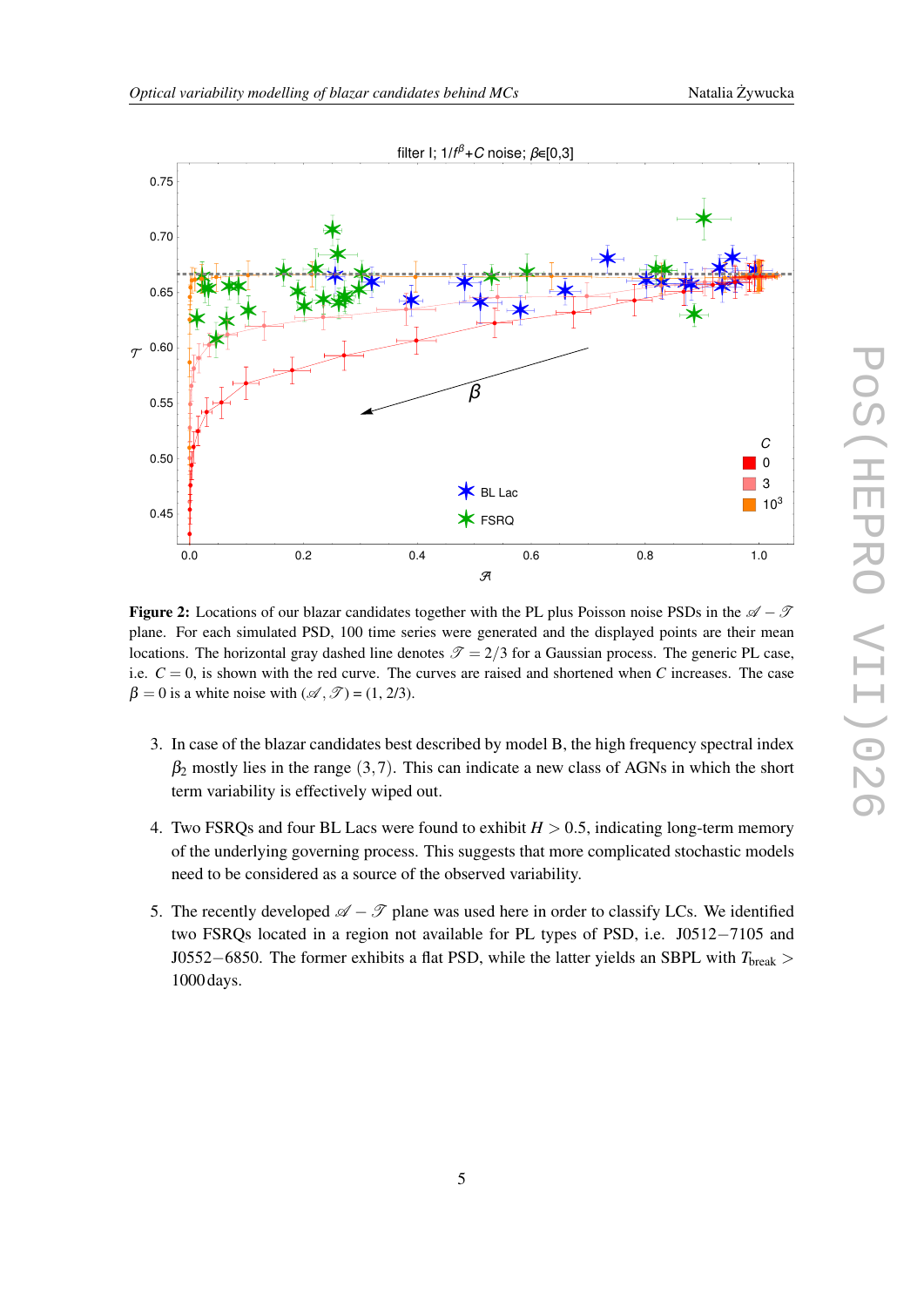| Object                        | β                | $\beta_1$                | $\beta_2$                | $T_{\rm break}$                                                                                                                                                                                                                                                                                                                                                                                                                                        | Best                      | H               | Á                 | $\mathscr{T}$     |
|-------------------------------|------------------|--------------------------|--------------------------|--------------------------------------------------------------------------------------------------------------------------------------------------------------------------------------------------------------------------------------------------------------------------------------------------------------------------------------------------------------------------------------------------------------------------------------------------------|---------------------------|-----------------|-------------------|-------------------|
|                               |                  |                          |                          | $[d]% \centering \subfloat[\centering]{{\includegraphics[width=8cm]{fig1000000.pdf} }}% \qquad \subfloat[\centering]{{\includegraphics[width=8cm]{fig1000000.pdf} }}% \caption{The 3D (a) of the 3D (b) of the 3D (c) of the 3D (d) of the 3D (e) of the 3D (d) of the 3D (d) of the 3D (d) of the 3D (d) of the 3D (d) of the 3D (d) of the 3D (d) of the 3D (d) of the 3D (d) of the 3D (d) of the 3D (d) of the 3D (d) of the 3D (d) of the 3D (d)$ | model                     |                 |                   |                   |
| (1)                           | (2)              | (3)                      | (4)                      | (5)                                                                                                                                                                                                                                                                                                                                                                                                                                                    | (6)                       | (7)             | (8)               | (9)               |
| FSRQ type blazar candidates   |                  |                          |                          |                                                                                                                                                                                                                                                                                                                                                                                                                                                        |                           |                 |                   |                   |
| $J0054 - 7248$                | $1.21 \pm 0.13$  |                          |                          |                                                                                                                                                                                                                                                                                                                                                                                                                                                        | A                         | $0.42 \pm 0.02$ | $0.83 \pm 0.02$   | $0.670 \pm 0.011$ |
| $J0114 - 7320*$               | $1.45 \pm 0.18$  | $0.37 \pm 0.40$          | $4.53 \pm 1.56$          | $338 \pm 127$                                                                                                                                                                                                                                                                                                                                                                                                                                          | $\, {\bf B}$              | $0.06 \pm 0.04$ | $0.033 \pm 0.002$ | $0.653 \pm 0.015$ |
| $J0120 - 7334*$               | $1.86 \pm 0.15$  | $1.28 \pm 0.23$          | $5.00 \pm 1.91$          | $229 \pm 75$                                                                                                                                                                                                                                                                                                                                                                                                                                           | $\, {\bf B}$              | $0.04 \pm 0.03$ | $0.027 \pm 0.002$ | $0.653 \pm 0.012$ |
| $J0122 - 7152$                | $1.45 \pm 0.17$  | $1.01 \pm 0.27$          | $5.65 \pm 4.35$          | $155 \pm 61$                                                                                                                                                                                                                                                                                                                                                                                                                                           | A, B                      | $0.24 \pm 0.04$ | $0.24 \pm 0.02$   | $0.643 \pm 0.012$ |
| $J0442 - 6818*$               | $1.75 \pm 0.27$  | $0.83 \pm 0.31$          | $8.93 \pm 5.20$          | $241 \pm 51$                                                                                                                                                                                                                                                                                                                                                                                                                                           | $\, {\bf B}$              | $0.04 \pm 0.03$ | $0.022 \pm 0.002$ | $0.664 \pm 0.014$ |
| $J0445 - 6859$                | $1.30 \pm 0.29$  |                          |                          | —                                                                                                                                                                                                                                                                                                                                                                                                                                                      | A                         | $0.31 \pm 0.05$ | $0.59 \pm 0.03$   | $0.667 \pm 0.017$ |
| $J0446 - 6758$                | $1.60 \pm 0.18$  | $\overline{\phantom{0}}$ |                          | $\overline{\phantom{0}}$                                                                                                                                                                                                                                                                                                                                                                                                                               | A                         | $0.45 \pm 0.05$ | $0.30 \pm 0.02$   | $0.652 \pm 0.011$ |
| $J0455 - 6933$                | $1.58 \pm 0.28$  | $0.30 \pm 0.36$          | $6.83 \pm 3.38$          | $250 \pm 58$                                                                                                                                                                                                                                                                                                                                                                                                                                           | $\, {\bf B}$              | $0.25 \pm 0.05$ | $0.22 \pm 0.02$   | $0.671 \pm 0.019$ |
| $J0459 - 6756$                | $1.64 \pm 0.27$  | $0.88 \pm 0.44$          | $6.56 \pm 5.47$          | $246 \pm 103$                                                                                                                                                                                                                                                                                                                                                                                                                                          | A, B                      | $0.21 \pm 0.03$ | $0.17 \pm 0.01$   | $0.668 \pm 0.012$ |
| $J0510 - 6941$                | $1.63 \pm 0.13$  | $0.96 \pm 0.16$          | $5.75 \pm 1.58$          | $218 \pm 39$                                                                                                                                                                                                                                                                                                                                                                                                                                           | $\, {\bf B}$              | $0.04 \pm 0.03$ | $0.20 \pm 0.01$   | $0.637 \pm 0.013$ |
| $J0512 - 7105$                | $0.14 \pm 0.06$  |                          |                          | $\overline{\phantom{0}}$                                                                                                                                                                                                                                                                                                                                                                                                                               | A                         | $0.63 \pm 0.05$ | $0.90\pm0.05$     | $0.717 \pm 0.019$ |
| $J0512 - 6732*$               | $1.00 \pm 0.12$  | $0.64 \pm 0.09$          | $6.84 \pm 3.26$          | $67 \pm 10$                                                                                                                                                                                                                                                                                                                                                                                                                                            | B                         | $0.85 \pm 0.03$ | $0.26 \pm 0.02$   | $0.640 \pm 0.014$ |
| $J0515 - 6756$                | $1.40 \pm 0.24$  |                          |                          |                                                                                                                                                                                                                                                                                                                                                                                                                                                        | $\mathbf A$               | $0.38 \pm 0.02$ | $0.82 \pm 0.03$   | $0.670 \pm 0.012$ |
| $J0517 - 6759$                | $1.23 \pm 0.21$  | $0.70 \pm 0.30$          | $6.66 \pm 6.04$          | $164 \pm 56$                                                                                                                                                                                                                                                                                                                                                                                                                                           | A, B                      | $0.29 \pm 0.04$ | $0.53\pm0.03$     | $0.663 \pm 0.013$ |
| $J0527 - 7036$                | $1.26 \pm 0.13$  | $1.06 \pm 0.22$          | $3.82 \pm 3.69$          | $48 \pm 34$                                                                                                                                                                                                                                                                                                                                                                                                                                            | $\mathbf A$               | $0.04 \pm 0.03$ | $0.07 \pm 0.01$   | $0.655 \pm 0.013$ |
| $J0528 - 6836$                | $1.47 \pm 0.15$  |                          |                          |                                                                                                                                                                                                                                                                                                                                                                                                                                                        | A                         | $0.26 \pm 0.05$ | $0.33 \pm 0.02$   | $0.656 \pm 0.015$ |
| $J0532 - 6931$                | $1.29 \pm 0.14$  | $0.68 \pm 0.21$          | $4.33 \pm 1.76$          | $115 \pm 45$                                                                                                                                                                                                                                                                                                                                                                                                                                           | $\, {\bf B}$              | $0.07 \pm 0.03$ | $0.013 \pm 0.001$ | $0.626 \pm 0.009$ |
| $J0535 - 7037$                | $1.11 \pm 0.14$  |                          |                          | $\overline{\phantom{0}}$                                                                                                                                                                                                                                                                                                                                                                                                                               | A                         | $0.42 \pm 0.03$ | $0.89 \pm 0.03$   | $0.630 \pm 0.011$ |
| $J0541 - 6800$                | $1.56 \pm 0.15$  | $0.71 \pm 0.34$          | $3.35 \pm 1.00$          | $319 \pm 172$                                                                                                                                                                                                                                                                                                                                                                                                                                          | $\, {\bf B}$              | $0.08\pm0.05$   | $0.30\pm0.02$     | $0.667 \pm 0.012$ |
| $J0541 - 6815$                | $1.92 \pm 0.12$  | $1.45 \pm 0.16$          | $5.87 \pm 1.76$          | $177 \pm 34$                                                                                                                                                                                                                                                                                                                                                                                                                                           | $\, {\bf B}$              | $0.21 \pm 0.03$ | $0.27 \pm 0.02$   | $0.643 \pm 0.012$ |
| $J0547 - 7207$                | $1.37 \pm 0.21$  | $0.29 \pm 0.37$          | $4.66 \pm 2.00$          | $284 \pm 106$                                                                                                                                                                                                                                                                                                                                                                                                                                          | $\, {\bf B}$              | $0.03 \pm 0.02$ | $0.09 \pm 0.01$   | $0.655 \pm 0.014$ |
| $J0551 - 6916*$               | $1.46\pm0.22$    | $0.75\pm0.31$            | $7.36 \pm 5.21$          | $225\pm64$                                                                                                                                                                                                                                                                                                                                                                                                                                             | $\, {\bf B}$              | $0.06 \pm 0.04$ | $0.046 \pm 0.004$ | $0.607 \pm 0.016$ |
| $J0551 - 6843*$               | $1.48 \pm 0.17$  |                          |                          | $\overline{\phantom{0}}$                                                                                                                                                                                                                                                                                                                                                                                                                               | A                         | $0.11 \pm 0.04$ | $0.065 \pm 0.005$ | $0.623 \pm 0.014$ |
| $J0552 - 6850$                | $1.62 \pm 0.14$  | $-0.70 \pm 0.76$         | $2.36 \pm 0.28$          | $1201 \pm 417$                                                                                                                                                                                                                                                                                                                                                                                                                                         | B                         | $0.22 \pm 0.05$ | $0.25 \pm 0.02$   | $0.706 \pm 0.013$ |
| $J0557 - 6944$                | $1.57 \pm 0.24$  |                          |                          |                                                                                                                                                                                                                                                                                                                                                                                                                                                        | $\boldsymbol{\mathsf{A}}$ | $0.49 \pm 0.05$ | $0.26 \pm 0.03$   | $0.684 \pm 0.014$ |
| J0559-6920                    | $1.44 \pm 0.19$  | $0.79 \pm 0.33$          | $5.51 \pm 3.57$          | $248\pm93$                                                                                                                                                                                                                                                                                                                                                                                                                                             | A, B                      | $0.22 \pm 0.03$ | $0.03 \pm 0.02$   | $0.647 \pm 0.014$ |
| $J0602 - 6830$                | $1.35 \pm 0.13$  | $0.30 \pm 0.69$          | $2.25 \pm 0.68$          | $538 \pm 579$                                                                                                                                                                                                                                                                                                                                                                                                                                          | $\bf{B}$                  | $0.07 \pm 0.04$ | $0.10 \pm 0.01$   | $0.634 \pm 0.014$ |
| BL Lac type blazar candidates |                  |                          |                          |                                                                                                                                                                                                                                                                                                                                                                                                                                                        |                           |                 |                   |                   |
| J0039-7356                    | $1.61\pm0.28$    |                          |                          |                                                                                                                                                                                                                                                                                                                                                                                                                                                        | A                         | $0.44 \pm 0.03$ | $0.96 \pm 0.02$   | $0.660 \pm 0.010$ |
| $J0111 - 7302*$               | $1.76 \pm 0.44$  |                          |                          | —                                                                                                                                                                                                                                                                                                                                                                                                                                                      | $\boldsymbol{\mathsf{A}}$ | $0.35 \pm 0.04$ | $0.73 \pm 0.03$   | $0.680 \pm 0.012$ |
| $J0123 - 7236$                | $4.02 \pm 1.23$  |                          |                          |                                                                                                                                                                                                                                                                                                                                                                                                                                                        | $\mathbf A$               |                 | $0.95 \pm 0.03$   | $0.681 \pm 0.012$ |
| J0439-6832                    | $0.98 \pm 0.22$  |                          |                          | $\overline{\phantom{0}}$                                                                                                                                                                                                                                                                                                                                                                                                                               | $\boldsymbol{\mathsf{A}}$ | $0.60 \pm 0.06$ | $0.83 \pm 0.03$   | $0.658 \pm 0.014$ |
| $J0441 - 6945$                | $1.20 \pm 0.16$  |                          |                          | $\overline{\phantom{0}}$                                                                                                                                                                                                                                                                                                                                                                                                                               | A                         | $0.45 \pm 0.03$ | $0.80 \pm 0.04$   | $0.660 \pm 0.014$ |
| $J0444 - 6729$                | $1.47 \pm 0.21$  | $1.00\pm0.48$            | $4.42 \pm 4.20$          | $193 \pm 133$                                                                                                                                                                                                                                                                                                                                                                                                                                          | $\mathbf A$               | $0.21 \pm 0.05$ | $0.51\pm0.04$     | $0.641 \pm 0.019$ |
| $J0446 - 6718$                | $3.50 \pm 1.13$  | $\overline{\phantom{0}}$ |                          | $\overline{\phantom{0}}$                                                                                                                                                                                                                                                                                                                                                                                                                               | A                         | $0.58 \pm 0.05$ | $0.94 \pm 0.03$   | $0.655 \pm 0.015$ |
| $J0453 - 6949$                | $2.64\pm0.66$    |                          | $\overline{\phantom{0}}$ | $\overline{\phantom{0}}$                                                                                                                                                                                                                                                                                                                                                                                                                               | A                         | $0.48\pm0.04$   | $0.93 \pm 0.03$   | $0.672 \pm 0.012$ |
| $J0457 - 6920$                | $1.03 \pm 0.18$  |                          |                          |                                                                                                                                                                                                                                                                                                                                                                                                                                                        | A                         | $0.26 \pm 0.03$ | $0.66 \pm 0.03$   | $0.651 \pm 0.012$ |
| $J0501 - 6653*$               | $1.44 \pm 0.20$  | $0.98 \pm 0.32$          | $6.95 \pm 6.63$          | $217 + 78$                                                                                                                                                                                                                                                                                                                                                                                                                                             | A, B                      | $0.29 \pm 0.04$ | $0.39 \pm 0.02$   | $0.643 \pm 0.014$ |
| $J0516 - 6803$                | $-0.04 \pm 0.05$ |                          |                          |                                                                                                                                                                                                                                                                                                                                                                                                                                                        | $\boldsymbol{\mathsf{A}}$ | $0.62 \pm 0.05$ | $0.99 \pm 0.03$   | $0.670 \pm 0.014$ |
| $J0518 - 6755*$               | $1.34 \pm 0.15$  | $0.84 \pm 0.33$          | $3.75 \pm 2.28$          | $182 \pm 118$                                                                                                                                                                                                                                                                                                                                                                                                                                          | A, B                      | $0.18 \pm 0.03$ | $0.26 \pm 0.02$   | $0.665 \pm 0.015$ |
| $J0521 - 6959$                | $1.16 \pm 0.24$  |                          |                          |                                                                                                                                                                                                                                                                                                                                                                                                                                                        | $\boldsymbol{\rm{A}}$     | $0.23 \pm 0.04$ | $0.48 \pm 0.03$   | $0.659 \pm 0.016$ |
| $J0522 - 7135$                | $1.16 \pm 0.39$  |                          |                          |                                                                                                                                                                                                                                                                                                                                                                                                                                                        | A                         | $0.39 \pm 0.04$ | $0.88 \pm 0.03$   | $0.657 \pm 0.014$ |
| J0538-7225                    | $1.09 \pm 0.16$  | $0.42 \pm 0.25$          | $5.17 \pm 2.86$          | $183 + 57$                                                                                                                                                                                                                                                                                                                                                                                                                                             | $\, {\bf B}$              | $0.28 \pm 0.04$ | $0.32 \pm 0.02$   | $0.659 \pm 0.014$ |
| $J0545 - 6846$                | $0.99 \pm 0.38$  |                          |                          |                                                                                                                                                                                                                                                                                                                                                                                                                                                        | A                         | $0.58 \pm 0.05$ | $0.87 \pm 0.04$   | $0.658 \pm 0.019$ |
| $J0553 - 6845$                | $1.34 \pm 0.19$  |                          |                          |                                                                                                                                                                                                                                                                                                                                                                                                                                                        | A                         | $0.36 \pm 0.04$ | $0.58 \pm 0.02$   | $0.634 \pm 0.013$ |

<span id="page-6-0"></span>Table 1: Parameters of the fits of newly identified FSRQ and BL Lac type blazar candidates.

?Strongly polarized sources at radio frequencies which are considered as secure blazar candidates by [\[6](#page-7-0)].

Columns: (1) source designation; (2) PL index of model A; (3) low frequency index of model B; (4) high frequency index of model B; (5) break time scale of model B; (6) best model; (7) The Hurst exponent; (8) the Abbe value; (9) ratio of turning points.